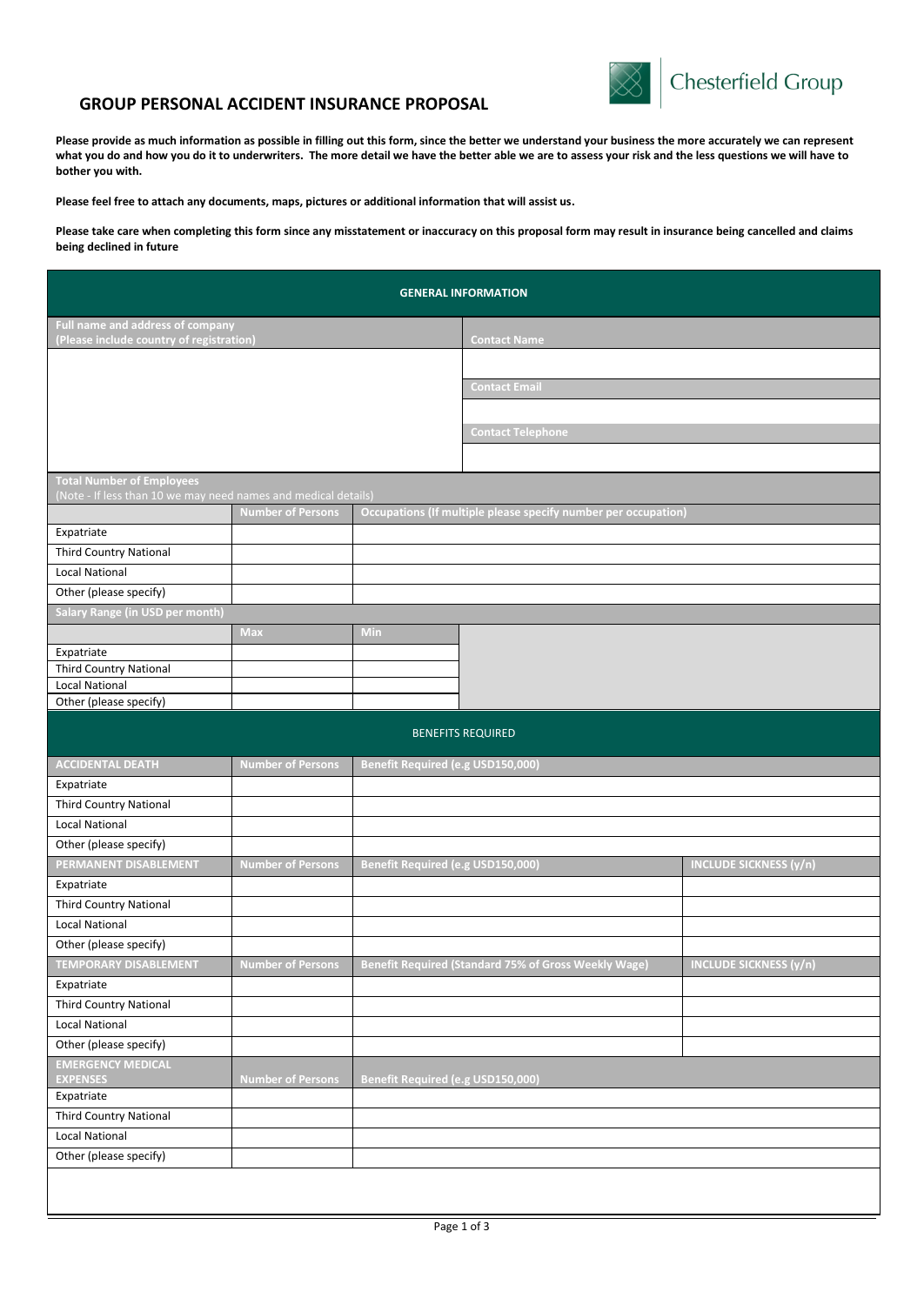

**Chesterfield Group** 

## ADDITIONAL INFORMATION **In which country are you based, and in what location(s)? How do your employees travel there? When there, how do you travel and are your employees guarded? Are employees armed? If so what with? What type of accommodation will they be staying in? Where will they be working and what is the nature of their work? How long will they be spending there? Previous claims/loss history? What are the occupations of the persons to be insured, what duties will they be carrying out?** To the best of my knowledge and belief the information provided in connection with this proposal, whether in my own hand or not, is true and I have not withheld any material facts. I understand that non-disclosure or misrepresentation of a material fact will entitle underwriters to void the insurance.

**(A material fact is one likely to influence acceptance or assessment of this Proposal by Underwriters. If you are in any doubt as to what constitutes a material fact you should consult us).**

I understand that the signing of this proposal does not bind me to complete or Underwriters to accept this Insurance but agree that, should a contract of insurance be concluded, this proposal and the statements made therein shall form the basis and be incorporated into the contract.

| Signed (Client):  |                                   | Date:     |  |
|-------------------|-----------------------------------|-----------|--|
| <b>Full Name:</b> |                                   | Position: |  |
| $\sim$            | .<br>.<br>$\sim$ $\sim$<br>$\sim$ |           |  |

This is a preliminary questionnaire and there may be further questions required.